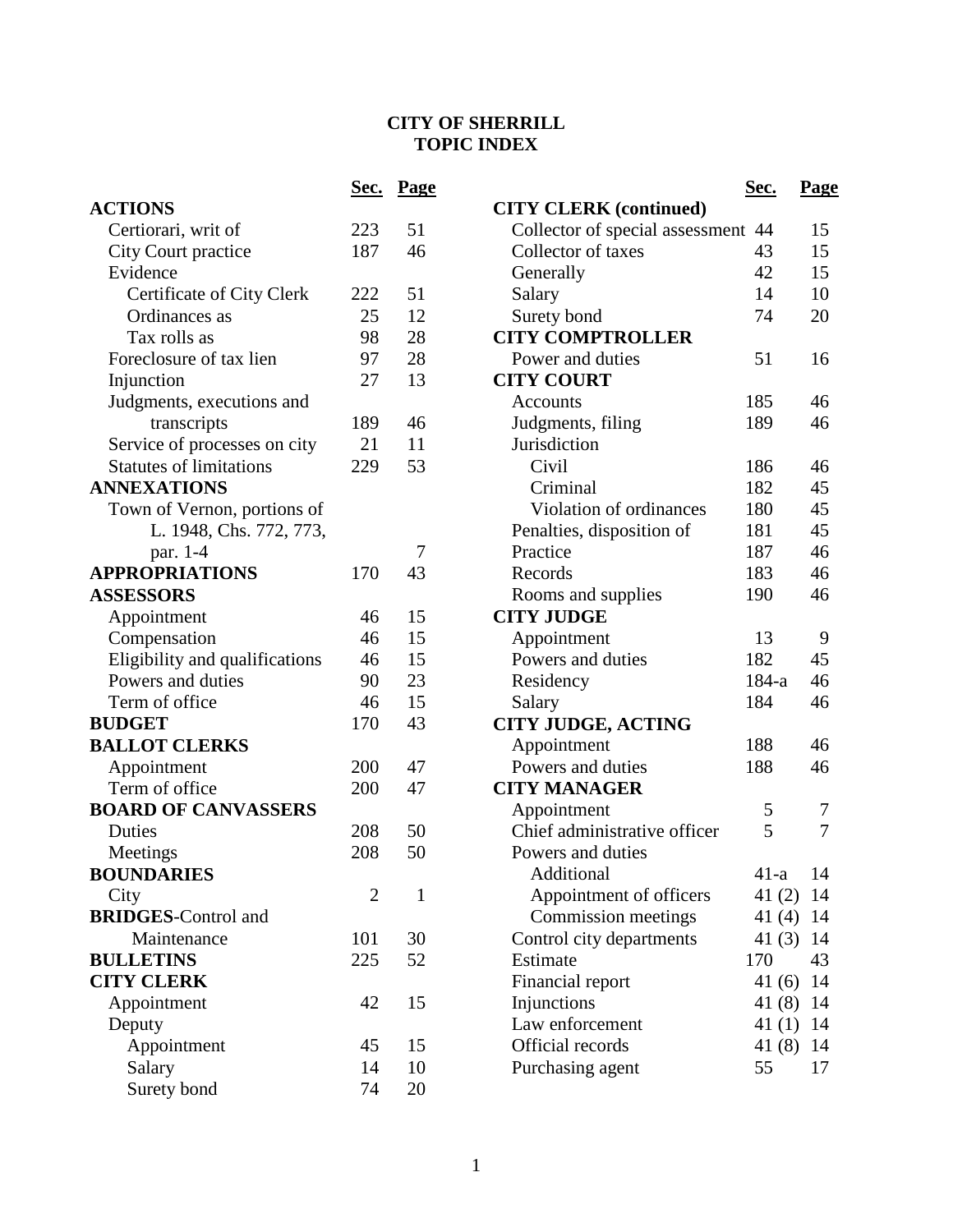|                                   | Sec.      | Page |
|-----------------------------------|-----------|------|
| <b>CITY MANAGER (continued)</b>   |           |      |
| Recommendations to                |           |      |
| Commission                        | 41 (5) 14 |      |
| Vote                              | 41 (4) 14 |      |
| Salary                            | 14        | 10   |
| <b>CIVIL SERVICE</b>              |           |      |
| <b>COMMISSION</b>                 | 75        | 20   |
| <b>CLAIMS</b> – Payment of        | 53        | 17   |
| <b>COMMISSION</b>                 |           |      |
| Chairman of                       | 21        | 11   |
| Powers and duties                 | 21        | 11   |
| Term of Office                    | 21        | 11   |
| Election                          | 5         | -7   |
| Meetings                          | 23        | 12   |
| Powers and duties generally       | 5         | 7    |
| Highways, Commissioner of         | 100       | 29   |
| <b>Sewers</b>                     | 115       | 33   |
| <b>Streets</b>                    | 102       | 30   |
|                                   | 22        |      |
| Vacancies in office               |           | 11   |
| <b>COMMISSIONERS</b>              |           |      |
| Eligibility and qualifications    | 10        | 9    |
| Salary                            | 14        | 10   |
| Election                          | 11        | 9    |
| <b>CONDEMNATION LAW</b>           | 109       | 32   |
| <b>CONSTRUCTION CLAUSES</b>       |           |      |
| <b>Saving Clause</b>              | 4         | 7    |
| <b>CONTRACTS</b>                  |           |      |
| <b>Bids</b> for                   | 59        | 18   |
| Limit on expenditure              | 58        | 18   |
| When void                         | 60        | 18   |
| <b>CRIMES AND CRIMINAL</b>        |           |      |
| <b>PROCEEDINGS - Misdemeanors</b> |           |      |
| Violation of ordinance            | 26        | 12   |
| <b>DEFINITIONS</b>                | 225       | 52   |
| <b>ELECTIONS</b>                  |           |      |
| Absentee voting                   | 210       | 50   |
| Ballots, form of                  | 206       | 49   |
| Board of canvassers               | 208       | 50   |
| Candidates                        |           |      |
| Nomination                        | 202       | 47   |
| Number of                         | 206       | 49   |
| Vacancies                         | 203       | 48   |
| Canvass of votes                  | 207       | 49   |
| Charter, proposed                 | 231       | 54   |
| Inspectors                        |           |      |
| Appointment                       | 200       | 47   |
| Salary                            | 14        | 10   |
|                                   |           |      |

|                                     | <u>Sec.</u> | <u>Page</u> |
|-------------------------------------|-------------|-------------|
| <b>ELECTIONS</b> (continued)        |             |             |
| Term of Office                      | 200         | 47          |
| Municipal                           |             |             |
| Conduct of                          | 207         | 49          |
| Primary                             | 200         | 47          |
| Time held                           | 201         | 47          |
| Referendum                          |             |             |
| Conduct of                          | 204         | 48          |
| Time held                           | 204         | 48          |
| Supplies for                        | 205         | 48          |
| Voting machines                     | 209         | 50          |
| <b>FINANCE, DIRECTOR OF</b>         |             |             |
| Appointment                         | 50          | 16          |
| Deputy City Comptroller             | $51-a$      | 17          |
| Powers and duties                   | 50          | 16          |
| Salary                              | 14          | 10          |
| Term of office                      | 50          | 16          |
| <b>FINANCES</b>                     |             |             |
| Accounting procedure                | 52          | 17          |
| Appropriation resolution            | 171         | 43          |
| Audit                               | 51          | 16          |
| Credit in treasury                  | 57          | 17          |
| Estimates, departmental             | 170         | 43          |
| Expenditures                        | 56          | 17          |
| Fiscal year                         | 170         | 43          |
| Funds                               |             |             |
| Police Investigation                | 61          | 18          |
| Reserve                             | 173         | 43          |
| Sinking                             | 54          | 17          |
| Transfer of                         | 173         | 43          |
|                                     | 220         | 51          |
| Receipts<br><b>HEARINGS, PUBLIC</b> | 28          | 13          |
| <b>HEALTH, BOARD OF</b>             |             |             |
| <b>Members</b>                      | 47          | 15          |
| Powers and duties                   | 47          | 15          |
| <b>HEALTH OFFICER</b>               |             |             |
| Appointment                         | 47          | 15          |
| Eligibility and qualifications      | 47          | 15          |
| Salary                              | 14          | 10          |
| <b>HIGHWAYS - see STREETS</b>       |             |             |
| <b>JUDGMENTS – see ACTIONS</b>      |             |             |
| <b>LOCAL LAWS</b>                   | 28          | 13          |
| <b>LEGISLATIVE POWER AND</b>        |             |             |
| <b>LEGISLATION</b>                  |             |             |
| Ordinances                          | 24          | 12          |
| Form of                             | 23          | 12          |
|                                     |             |             |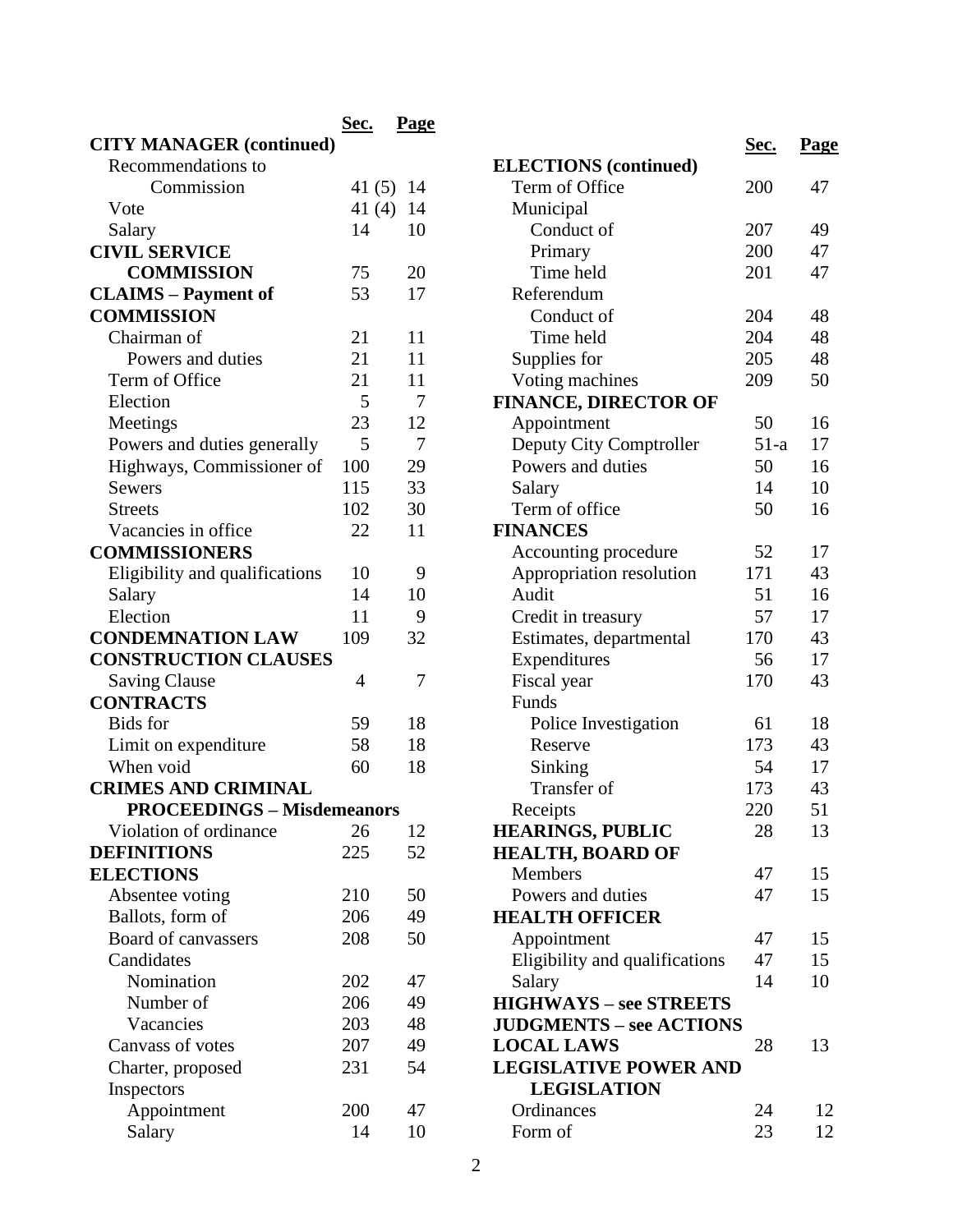|                                         | Sec. | Page |
|-----------------------------------------|------|------|
| <b>LEGISLATIVE POWER AND</b>            |      |      |
| <b>LEGISLATION</b> (continued)          |      |      |
| Publication of                          | 23   | 12   |
| Record of                               | 25   | 12   |
| Vote on                                 | 23   | 12   |
| <b>MAYOR</b> - Chairman of              |      |      |
| <b>Commission</b>                       | 12   | 9    |
| <b>MISDEMEANOR - see CRIMES</b>         |      |      |
| <b>AND CRIMINAL PROCEEDINGS</b>         |      |      |
| <b>NOTICES</b>                          | 225  | 52   |
| OFFICERS, EMPLOYEES AND AGENTS          |      |      |
| Appointive officers                     | 13   | 9    |
| Oath of office                          | 70   | 20   |
| Salary, how determined                  | 220  | 51   |
| Special privileges                      | 72   | 20   |
| Surety bonds                            | 74   | 20   |
| Vacancies in office                     | 22   | 11   |
| <b>ORDINANCES</b>                       | 24   | 12   |
| PLANNING AND PLANNING BOARDS            |      |      |
| <b>Plat of Subdivisions, filing 111</b> |      | 33   |
| <b>POLICE</b>                           |      |      |
| Chief of                                | 191  | 46   |
| <b>Members</b>                          | 191  | 46   |
| Powers and duties                       | 191  | 46   |
| <b>PUBLIC HEARING</b>                   | 28   | 13   |
| <b>POWERS – City</b>                    | 3    | 6    |
| PROPERTY, CITY OWNED                    |      |      |
| Sale of                                 | 131  | 37   |
| <b>PROPERTY OWNERS</b>                  |      |      |
| Definition                              | 224  | 51   |
| <b>PUBLIC IMPROVEMENTS</b>              |      |      |
| <b>Alterations</b>                      | 162  | 42   |
| Assessment for                          | 150  | 41   |
| By contract or direct labor             | 161  | 42   |
| Election                                |      |      |
| <b>Ballots</b>                          | 156  | 41   |
| Canvass of votes                        | 158  | 42   |
| Conduct of                              | 157  | 42   |
| Majority vote required                  | 159  | 42   |
| Penal provisions                        | 160  | 42   |
| Referendum                              | 154  | 41   |
| Tax specified                           | 152  | 41   |
| Time of                                 | 151  | 41   |
| Voters eligible                         | 155  | 41   |
| PUBLIC SERVICE,                         |      |      |
| <b>DIRECTOR OF</b>                      | 100  | 33   |
|                                         |      |      |

| <b>PUBLIC UTILITIES - Franchises</b>                 | Sec.    | Page |
|------------------------------------------------------|---------|------|
| Conditions                                           | 83      | 21   |
| Consent of property owners                           | 85      | 22   |
| <b>PUBLIC UTILITIES -</b>                            |         |      |
| <b>Franchises (continued)</b>                        |         |      |
| Exclusive                                            | 82      | 21   |
| Extension                                            | 84      | 21   |
| Grant of                                             | 80      | 21   |
|                                                      | 86      | 22   |
| Regulations<br>Renewal of                            | 81      | 21   |
| <b>PURCHASING – see</b>                              |         |      |
| <b>PURCHASING AGENT</b>                              | 55      | 17   |
| <b>PUBLICATION</b>                                   | 225     | 52   |
| <b>SEWERS AND SEWAGE</b>                             |         |      |
|                                                      |         |      |
| Branch sewers, assessment for 120<br>Construction of |         | 34   |
|                                                      |         |      |
| Alternate procedure                                  | 130     | 36   |
| Remonstrance                                         | 116     | 33   |
| Resolution                                           | 115     | 33   |
| Sewer system                                         | 228     | 53   |
| <b>SHORT TITLE</b>                                   | 1       | 1    |
| <b>SIDEWALKS</b>                                     |         |      |
| <b>Construction and Repair</b>                       | $102-b$ | 30   |
| <b>STREETS</b>                                       |         |      |
| Appropriation of property                            | 106     | 32   |
| Condemnation law                                     | 109     | 32   |
| Construction and maintenance 102                     |         | 30   |
| Dedication of                                        | 113     | 33   |
| Fee in city                                          | 112     | 33   |
| Hearings on changes                                  |         |      |
| Adjournment                                          | 104     | 32   |
| Notice of                                            | 103     | 31   |
| Objections                                           |         |      |
| Form of                                              | 105     | 32   |
| Publication of notice                                | 103     | 31   |
| Waiver of                                            | 105     | 32   |
| Public Hearing not required                          | $103-a$ | 31   |
| Highway district                                     | 100     | 29   |
| Improvements                                         |         |      |
| Payment for                                          | 110     | 33   |
| Petition                                             |         |      |
| Filing                                               | 117     | 34   |
| Hearing on                                           | 118     | 34   |
| Sufficiency                                          | 119     | 34   |
| Remonstrance                                         |         |      |
| Filing                                               | 116     | 33   |
| Hearing on                                           | 118     | 34   |